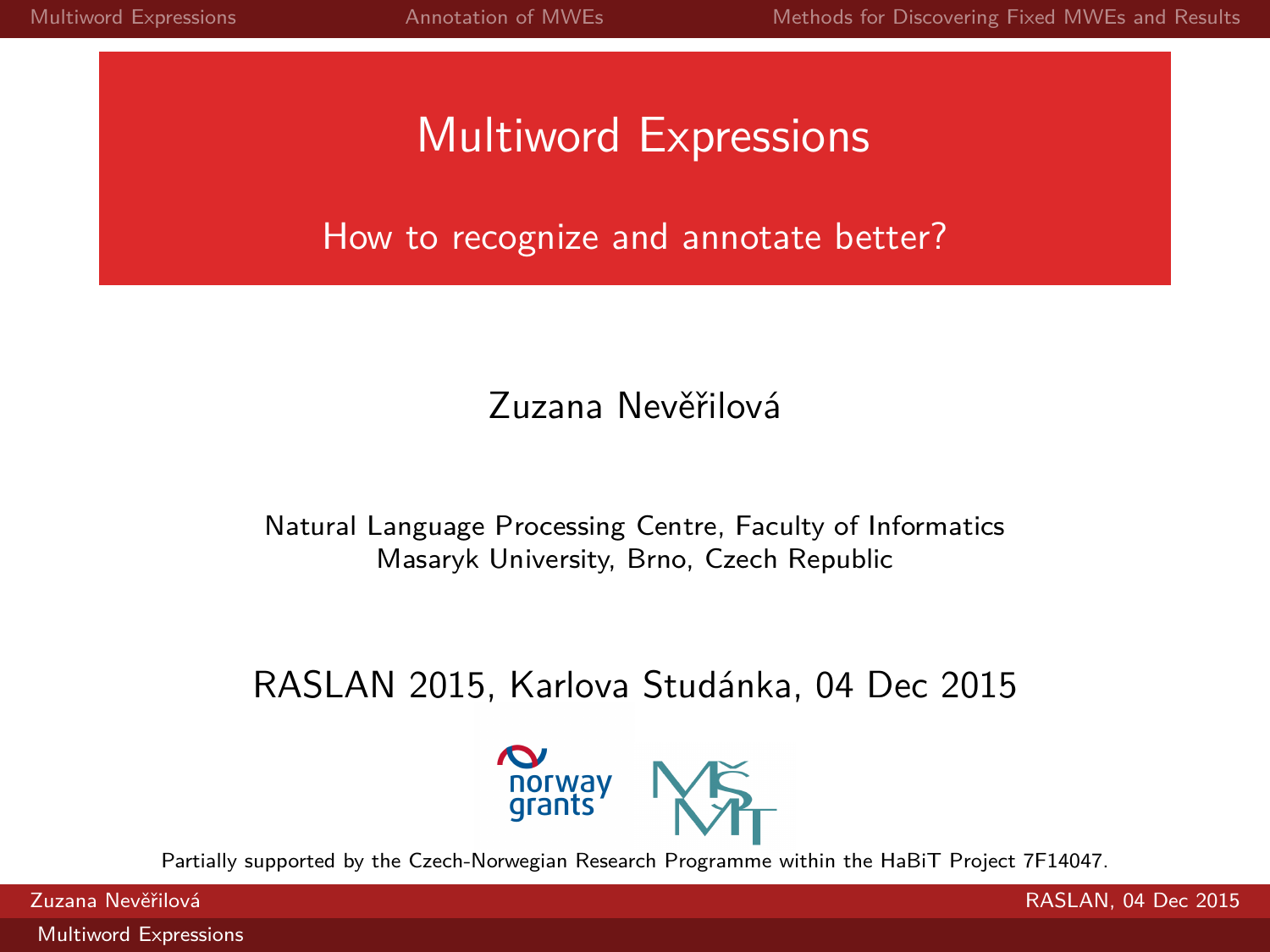### Multiword Expressions

### Definition

"idiosyncratic interpretations that cross word boundaries (or spaces)"

<span id="page-1-0"></span>[\[Sag et al., 2002\]](#page-18-1)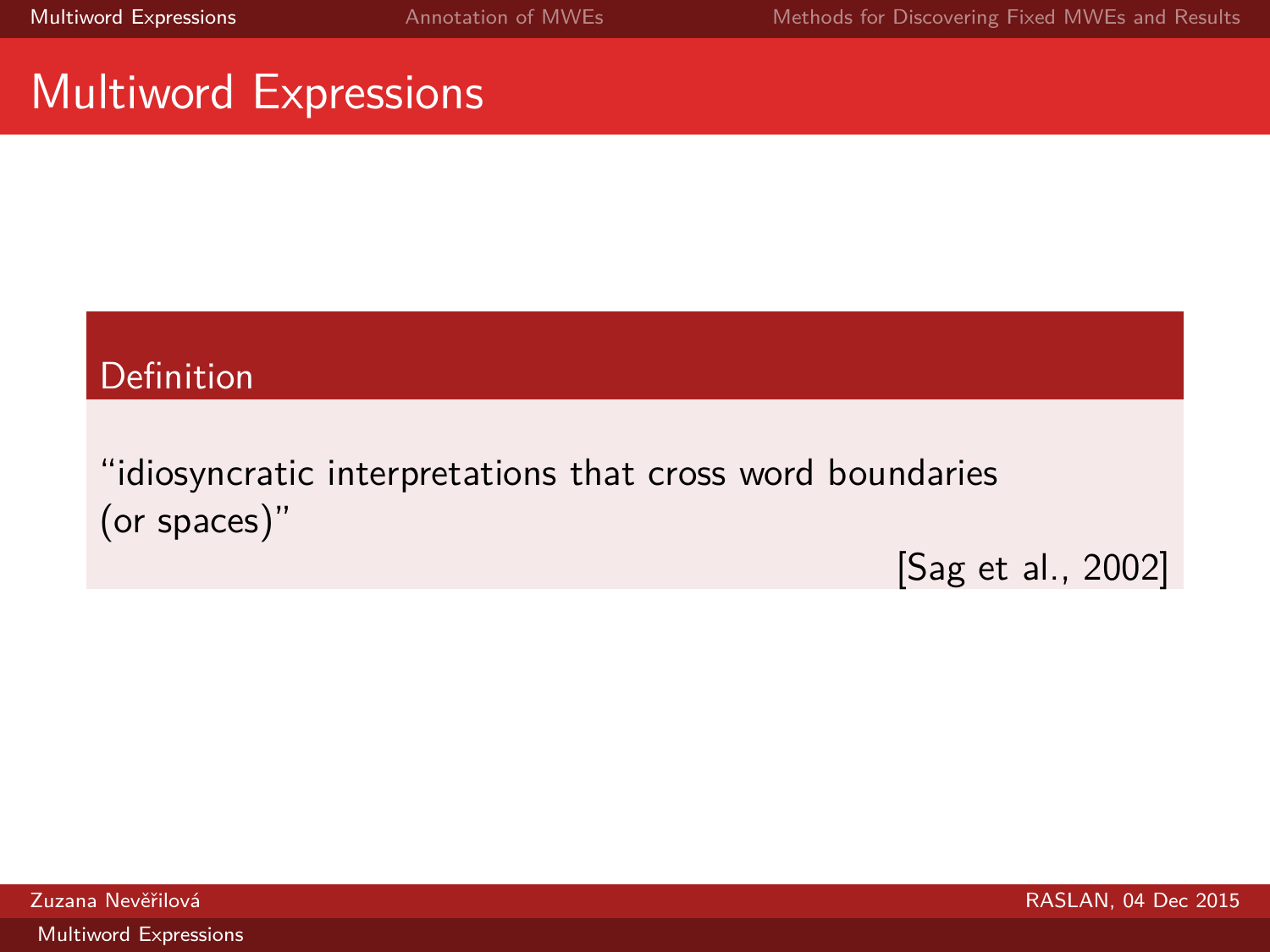### Multiword Expressions: Classification

- **fiance Find MWEs** (no changes in lemmata nor word order) San Francisco, a priori
- $\blacksquare$  fixed lemmata, possibly non-fixed word order, possible gaps cry over spilt milk, natáhnout bačkory
- open slots

to hear  $X$  straight from the horse's mouth, mit  $X$  v paži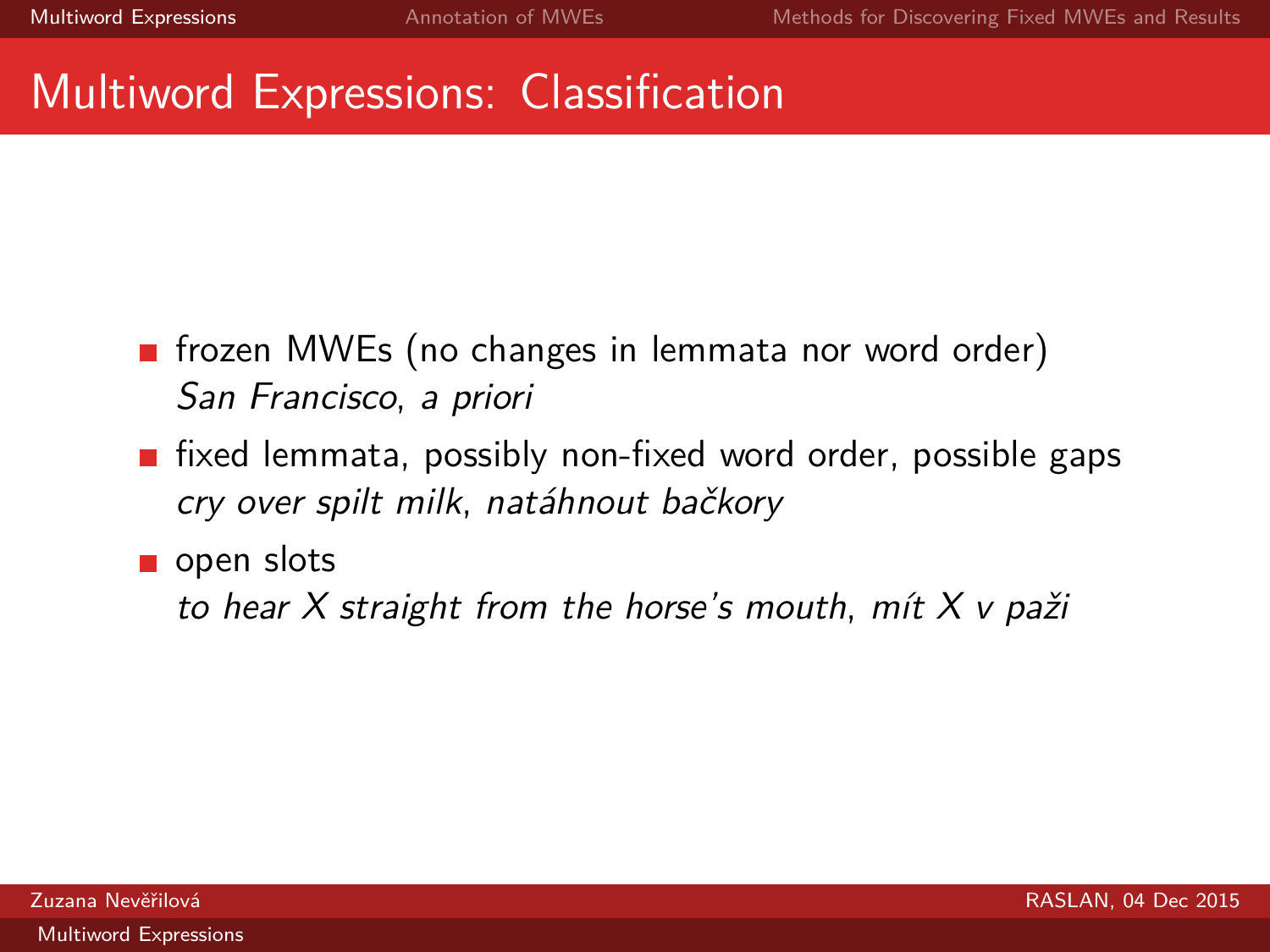- set top box
- hala bala
- křížem krážem
- a priori
- **Karel IV.**
- $\blacksquare$  TOP 09
- per se
- hot dog
- po o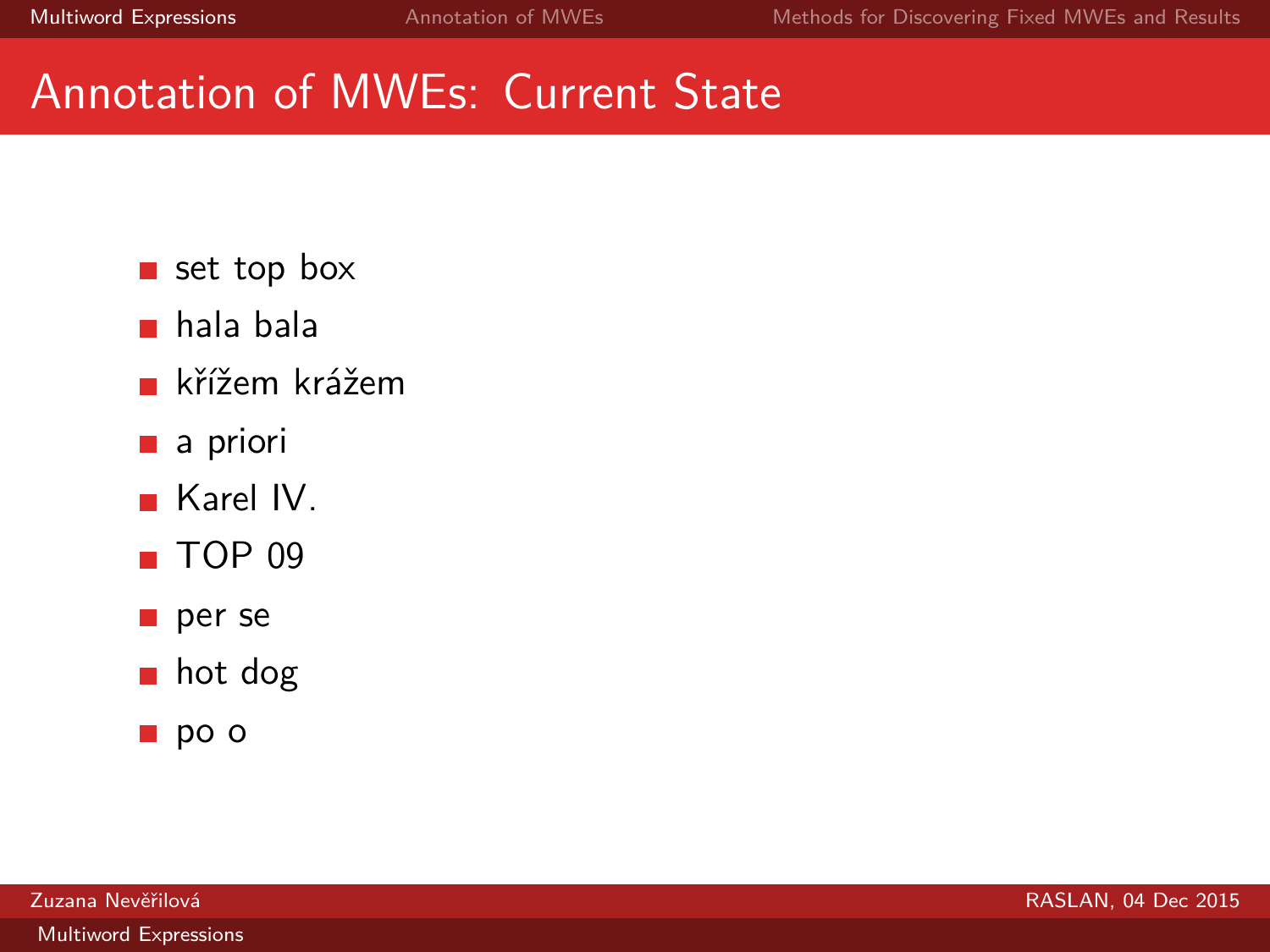### set top box

<span id="page-4-0"></span>

| ice. Tento nový a vpravdě unikátní set /set/ktglnSc4qP top /topit/k5eAalmRp2nSalrDqP box /box/ktglnSc1qP                                         |                                                                       | je použitelný v rámci základní  |
|--------------------------------------------------------------------------------------------------------------------------------------------------|-----------------------------------------------------------------------|---------------------------------|
| PTV1. "Základní předností duálního set /sto/k4gNnPc2xCqP top /topit/k5eAalmRp2nSalrDqP boxu /box/k1gInSc6qP Juice je výstup na dvě nezávisl      |                                                                       |                                 |
| /p> <p> Dalšími vlastnostmi duálního set /sto/k4eNnPc2xCaP top /topit/k5eAaImRp2nSalrDaP boxu /box/k1eInSc2aP Juice jsou HDTV Ready (1080i),</p> |                                                                       |                                 |
| iebo IPTV2 jsou určeny přesné typy set /sto/k4gNnPc2xCqP top /topit/k5eAalmRp2nSalrDqP boxů /box/k1glnPc2qP, které není možné vzájemně z         |                                                                       |                                 |
| ié využít dva typy. Dosud používaný set /set/ktelnSc4qP top /topit/k5eAalmRp2nSalrDqP box /box/ktglnSc4qP                                        |                                                                       | AMINO 110 a duální Juice. Pro s |
| tém vysílání IPTV2 lze použít pouze                                                                                                              | set /set/k1glnSc4gP top /topit/k5eAalmRp2nSalrDgP box /box/k1glnSc4gP | Motorola. Další informace o cen |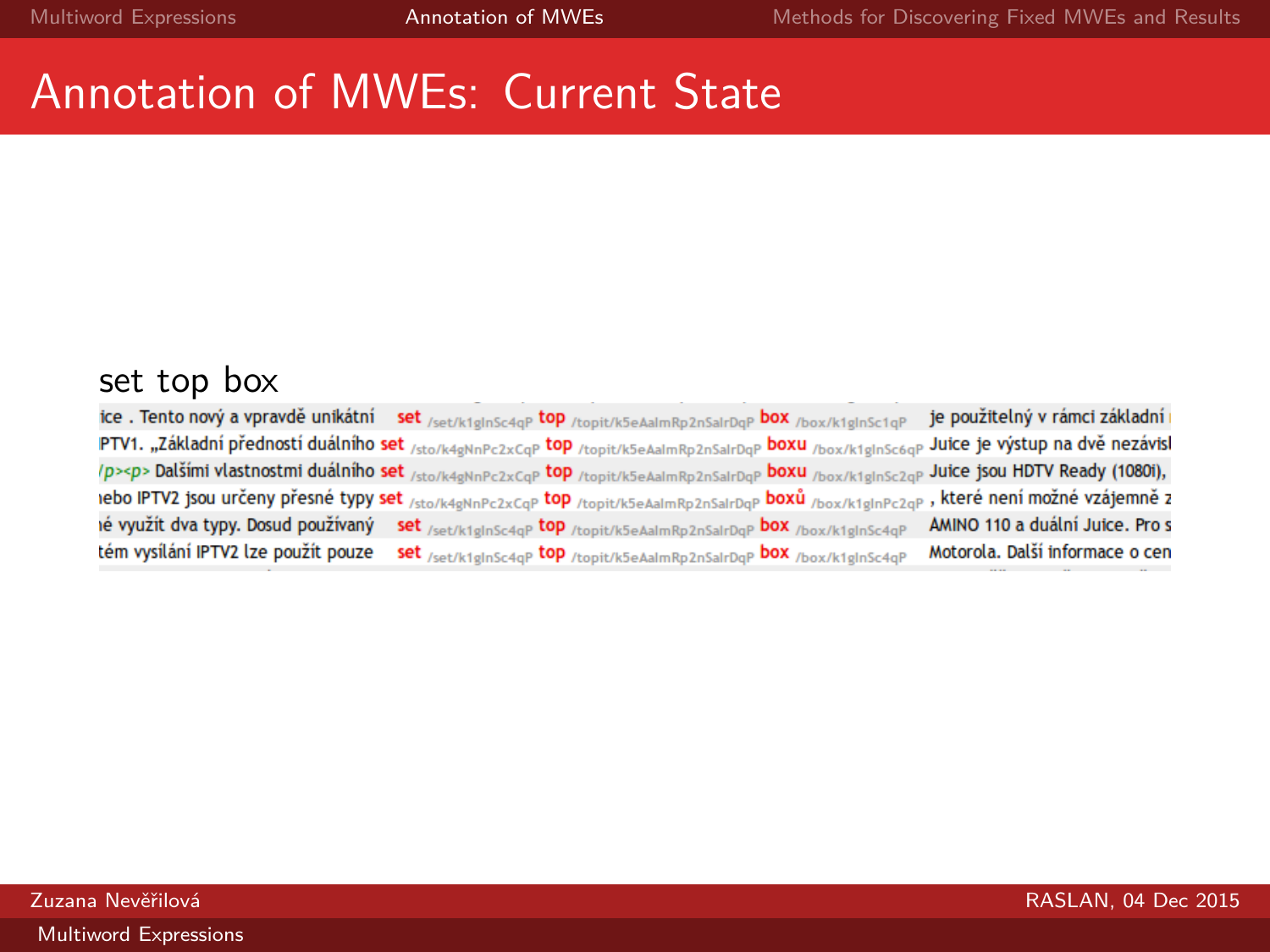hala bala<br>veliká zkušenost a dávat tam hala <sub>/hala/k1gFnSc1qP</sub> bala <sub>/bal/k2eAgFnSc1d1qG</sub> tím do přebalení věcí jen tak hala /halo/k1gNnSc2gP bala /bal/k1glnSc2gG narychlo poutírala co se dalo, hala /halo/k1gNnSc2qP bala /bal/k2eAgMnSc4d1qG h), které se tam dají stavět " hala /hala/k1gFnSc1qP bala /bal/k1gInSc2qG eumím nebo jsem líná, takže hala /hala/k1gFnSc1qP bala /bala/k6eAd1qG i, dobré. Už nemáme obrázky hala /halo/k1gNnPc4gP bala /bal/k1gInSc2gG a designér, nemůžete jen tak hala /hala/k1gFnSc1qP bala /bal/k1gInSc2qG o všude) a on si na tu čtcrtku hala /hala/k1gFnSc1gP bala /bala/k1gFnSc1gG

prcnout tam nějaké studenty, to je prostě naházených do kufrů. </p><p> Kapitola jede Montyho přečísla, nasadila předváděčku ". A co víme? Čím víc věží, tím menší šance

menší stehy kolem toho otvoru. Tak teď a texty šup sem - šup tam . Už se zde nese třeba poskládat různé typy nábytku v nové nalepuje vystřižené obrázky - a tvoříte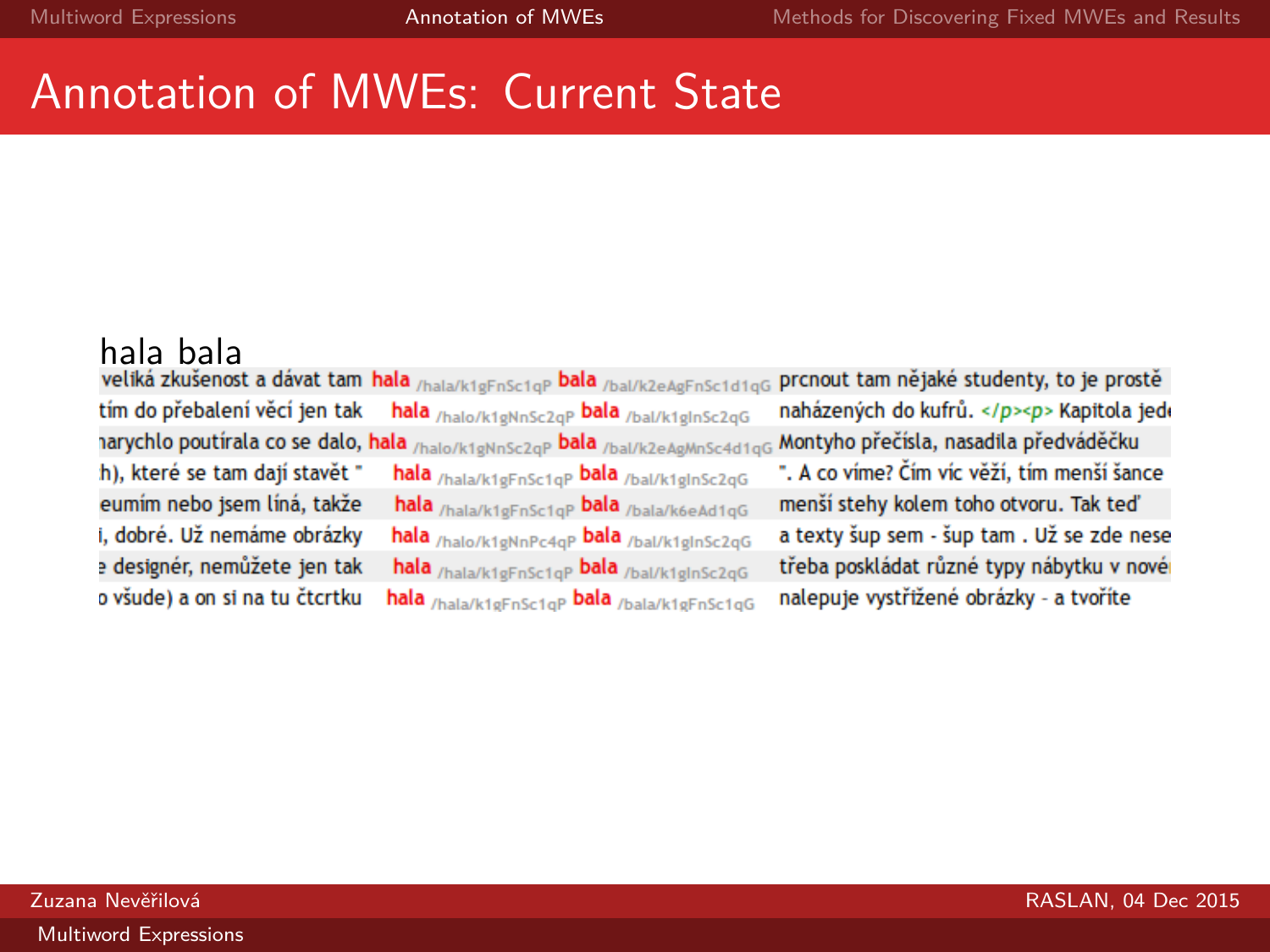křížem krážem<br>:ně couvá. Projel jsem křížem <sub>/křížem/k6eAd1tMtLqP</sub> krážem /krážem/k6eAd1tLqP obě hlavní třídy a prozkoumal všechny l í autko a projeli Krétu křižem /křižem/k6eAd1tMtLqP krážem /krážem/k6eAd1tLqP , to koupání na liduprázdných plážích v terý cestuje po světě křížem /křižem/k6eAd1tMtLaP krážem /krážem/k6eAd1tLaP, tak to určitě ví. A já jsem s ním o tom ny naloží a jezdí s ním křížem /křiž/k1glnSc7qP krážem /krážem/k6eAd1tLqP po republice a Evropě. Ničí se silnice il uličkami sem a tam, křížem /křižem/k6eAd1tMtLaP krážem /krážem/k6eAd1tLaP . Nejraději však, soudě dle frekvence je na hlavu, nýbrž sekal křížem /křižem/k6eAd1tMtLaP krážem /krážem/k6eAd1tLaP do ohyzdného tlustého těla, až krev tel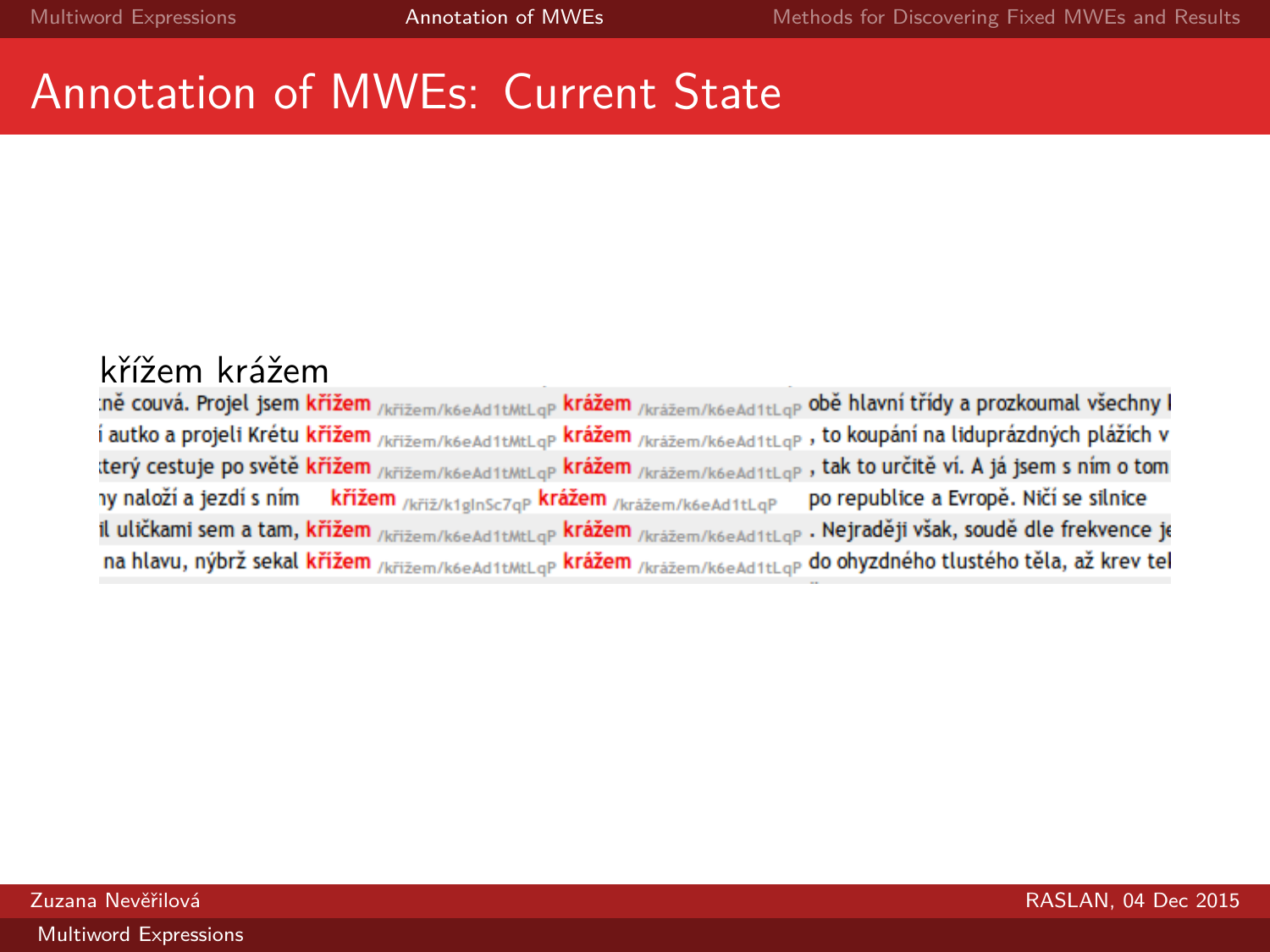### a priori

že je to jinak, oni nejsou a /a/k8xCqP priori /priori/k6eAd1 špatní, dosáhnou nějakého stupně pozn , otcovství a mateřství se a <sub>/a/k8xCqP</sub> priori /priori/k6eAd1 liší: Pak jsou tam ještě ty mužský a žen I straně žen-matek a jsou a <sub>/a/k8xCqP</sub> priori /priori/k6eAd1 podezíravé vůči otcům. Nejsou podle je k vlastní obrodě a nikoliv a /a/k8xCqP priori /priori/k6eAd1 beznaději z neodvratitelné hrozby záni zážitky, nemusí se ovšem a <sub>/a/k8xCqP</sub> priori /priori/k6eAd1 jednat o zážitky negativní. V jednu chv tento koncesní parametr a /a/k8xCqP priori /priori/k6eAd1 naplňovat každá nájemní smlouva. </p> rozpor, že by rozum víru a /a/k8xCqP priori /priori/k6eAd1 negoval. Rozumové verifikace víry se ob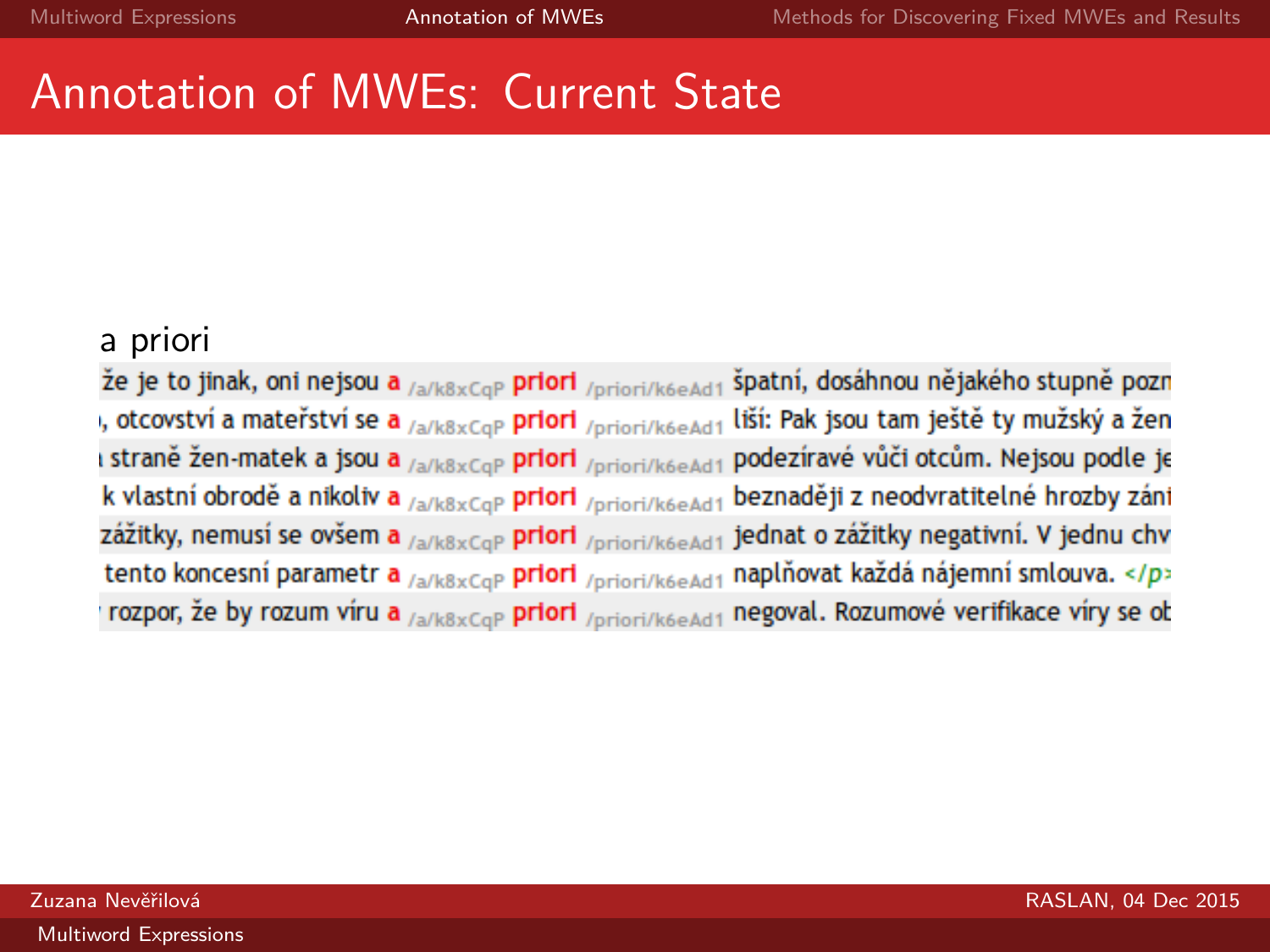Karel IV.<br>slovanech (Emauzy) založený Přemysl Otakar II. Otec vlasti adaci při něm zřídil roku 1363 a pivo se zde vařilo již za časů ><p> A co peněz mohl ušetřit

Karlem /Karel/k1gMnSc7 IV /IV/kA něstnanosti, který používal již Karel /Karel/k1gMnSc1 IV /Iva/k1gFnPc2qP Karel /Karel/k1gMnSc1 IV /IV/kA Karel /Karel/k1gMnSc1 IV /IV/kA Karla /Karel/k1gMnSc2 IV /IV/kA Karel /Karel/k1gMnSc1 IV /IV/kA

. r. 1347. Je patrné, že v staroslově , ale poněkud nákladný," komentov . jej ve čtrnáctém století zařadil m . Přilehlá kapitulní budova byla pop . Později byl v komplexu vybudován ., kdyby ten Karlštejn a pražský mo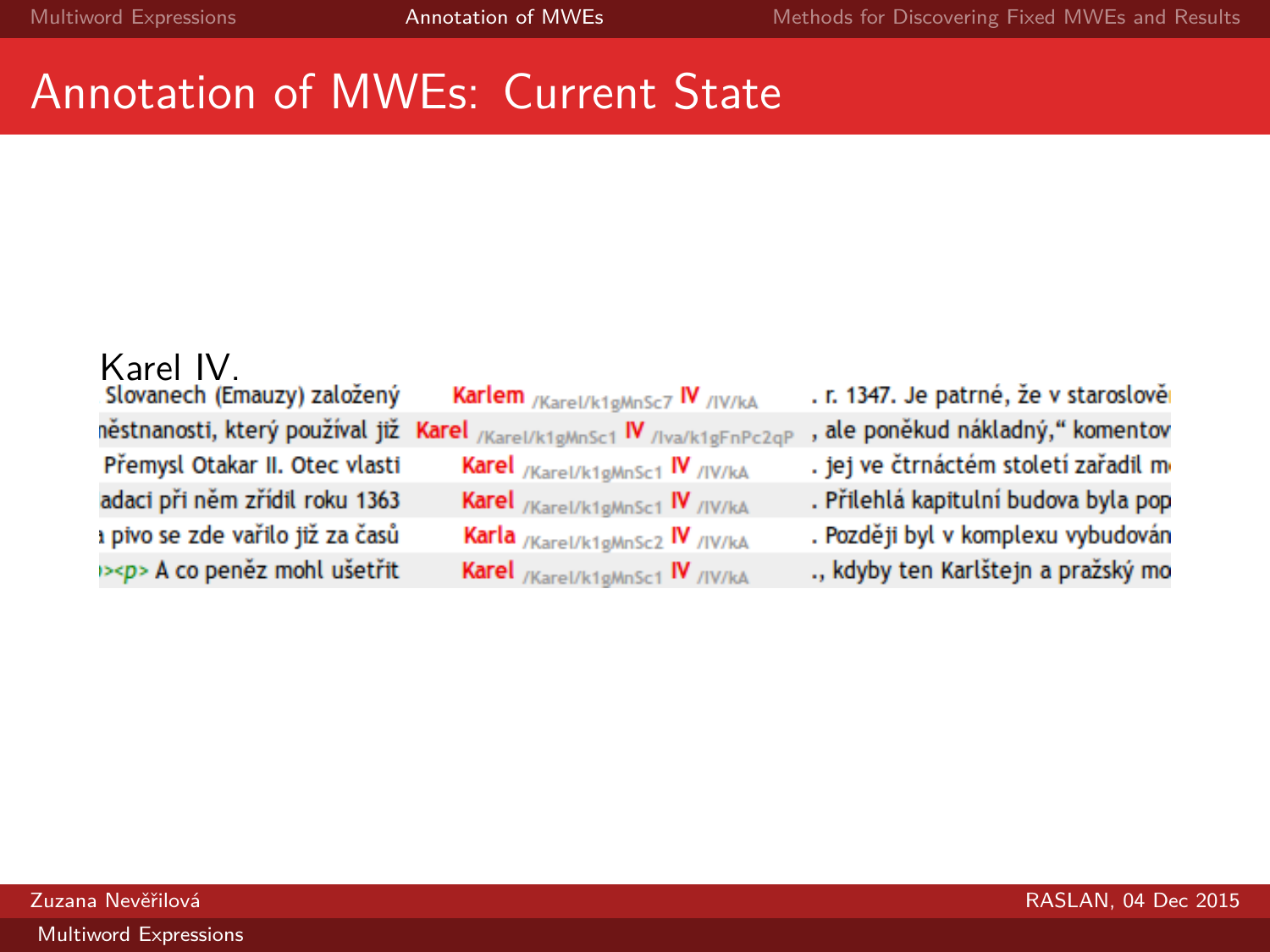### TOP 09<br>: clenem a mistopředsedou TOP <sub>/topit/k5eAalmRp2nSalrDqP</sub> 09. </p><p> V říjnových volbách bude jed iticky naivní se spoléhat na TOP /topit/k5eAalmRp2nSalrDaP 09, když je vede v Praze bývalý občanský r Schwarzenberg ze strany TOP /topit/k5eAalmRp2nSalrDqP 09, který 19. dubna 2011 vyřešil vládní dkovými bytostmi. Jestliže Top /topit/k5eAalmRp2nSalrDqP 10 byl vpádem antisupermanské ironie do se rozhodl, že vstoupím do TOP /topit/k5eAalmRp2nSalrDqP 09, začal jsem se k tomuto spolku chovat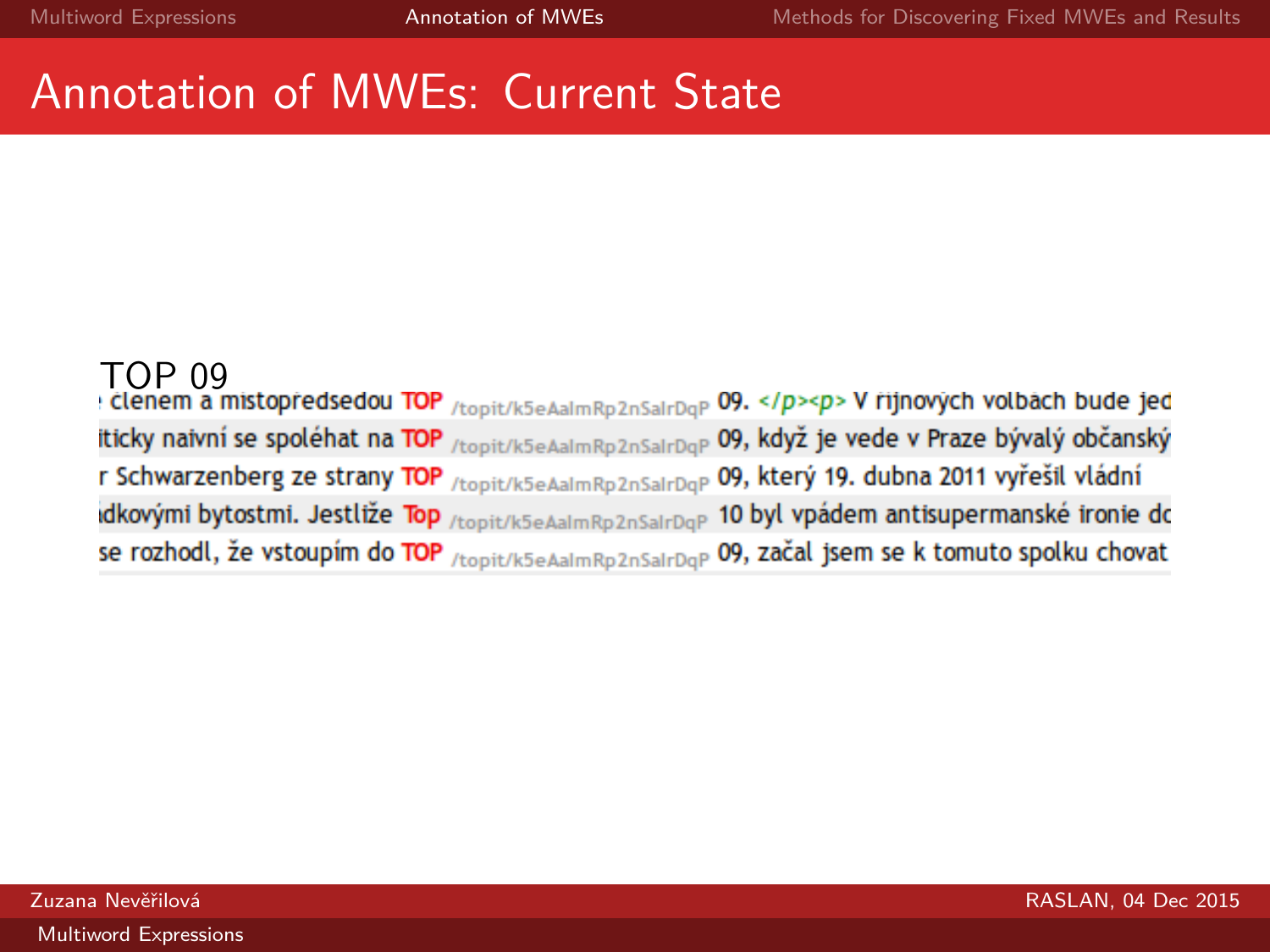### per se

|                               |                                                                                                                                           | )5 - Sestavy citlivostí existují per /prát/k5eAalmRp2nSalrDqP Se /se/k3c4xPyFqP, nejsou nijak připraveny na nějakou sumár |
|-------------------------------|-------------------------------------------------------------------------------------------------------------------------------------------|---------------------------------------------------------------------------------------------------------------------------|
|                               | oli jako vítězství demokracie per <sub>/prát/k5eAalmRp2nSalrDqP</sub> se <sub>/se/k3c4xPyFqP</sub> - především demokracie v její současné |                                                                                                                           |
| y staví řadu překážek, které  | Per /pero/k1gNnPc2qP Se /se/k3c4xPyFqP                                                                                                    | účinně brání šikanóznímu výkonu práva akc                                                                                 |
| inosti jsou takové povahy, že | Per /pero/k1gNnPc2qP Se /se/k3c4xPyFqP                                                                                                    | znemožňují uplatnění náhrady škody ze str                                                                                 |
| otivním změnám, není odpor    | per /pero/k1gNnPc2qP Se /se/k3c4xPyFqP                                                                                                    | ; je to odpor proti ztrátě něčeho. <p></p>                                                                                |
| . Navíc je to totální nesmysl | per /pero/k1gNnPc2qP Se /s/k7c7qP                                                                                                         | . <p> "takže mluvit v souvislosti se sna</p>                                                                              |
| nelze bez dalšího definovat   | <b>Per</b> /pero/k1aNnPc2aP Se /se/k3c4xPvEaP                                                                                             | jako divadelní. <p> Z těchto premis se</p>                                                                                |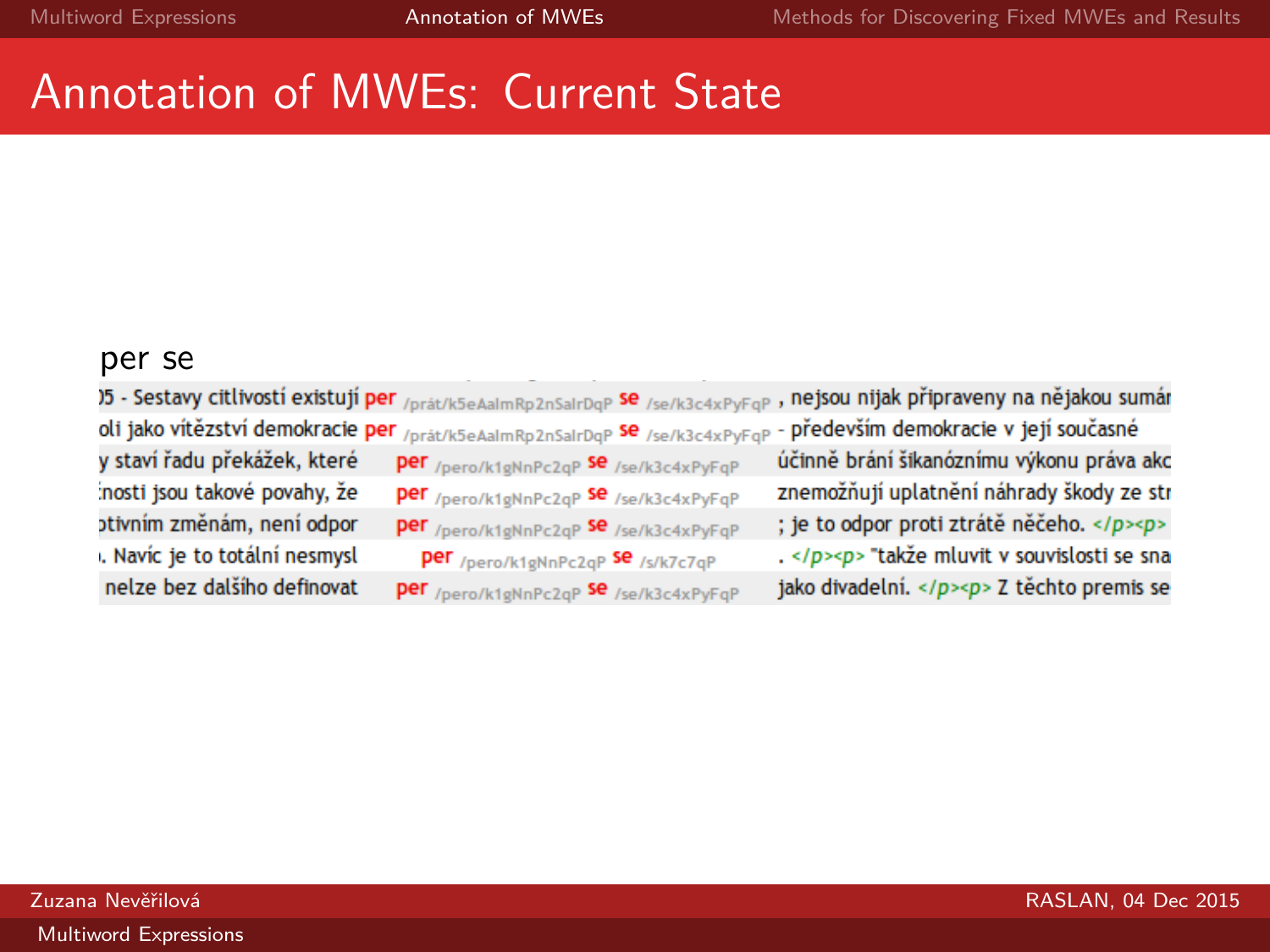### hot dog

yych vyloženě věci typu hot <sub>/hot/k0</sub> dog <sub>/doga/k1gFnPc2qP</sub>, hamburger, svíčková se sedmi / za výrazy air condition, hot /hot/k0 dog /doga/k1gFnPc2qP, toaster doporučuje vhodnější p konzumní společnosti / hot <sub>/hot/k0</sub> dog /doga/k1gFnPc2aP &lt;g /&gt;., hranolky, cola, pivo imburger v housce nebo hot /hot/ko dog /doga/k1gFnPc2qP, tzv. "Completo". Za tři čtvrtě d e si sami můžete udělat hot <sub>/hot/k0</sub> dog <sub>/doga/k1gFnPc2qP</sub> , párek v rohlíku....nebo vám udě li k obědu jen hranolky, hot <sub>/hot/k0</sub> dog <sub>/doga/k1gFnPc2qP</sub> , chvíli šišky z ml.masa. Určitě to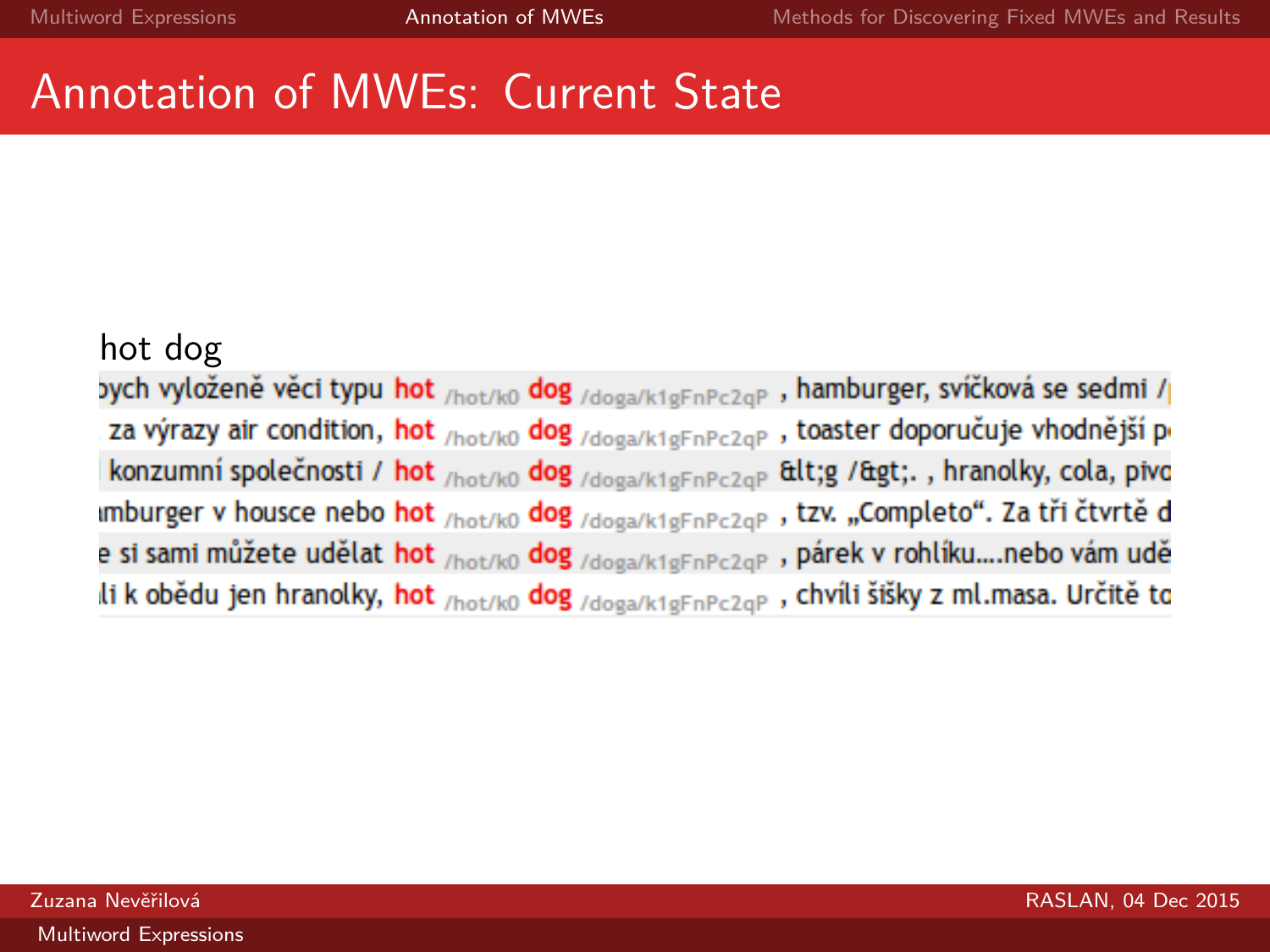**po o**<br>mladej zvracel, tak jsem pro něj po <sub>/po/k7c6qP</sub> o <sub>/o/k7c4qP</sub> jela a páč jsem nestíhala, tak ho nedali din denně - některé jdou domů " po /po/k7c6qP 0 /o/k7c4qP ", jiné čekají na odchod do pozdního odpol **istu, tak to prý neeee, ale aspoň po** /po/k7c6qP O /o/k7c4qP musíme čistit(po úrazu má přední zoubky o chtěl domu vždycky nejpozději po /po/k7c6qP 0 /o/k7c4qP Ke kočárku, právě deltím jsem měla na jiří cinka zatím chodí na půl dne, tak jde domů, tento měsíc mám ještě rodičák po /po/k7c6qP O /0/kA -) Fila byl na WC naposledy včera , od té doby nic, ani teď po snídani, tak po /po/k7c6qP O /O/kA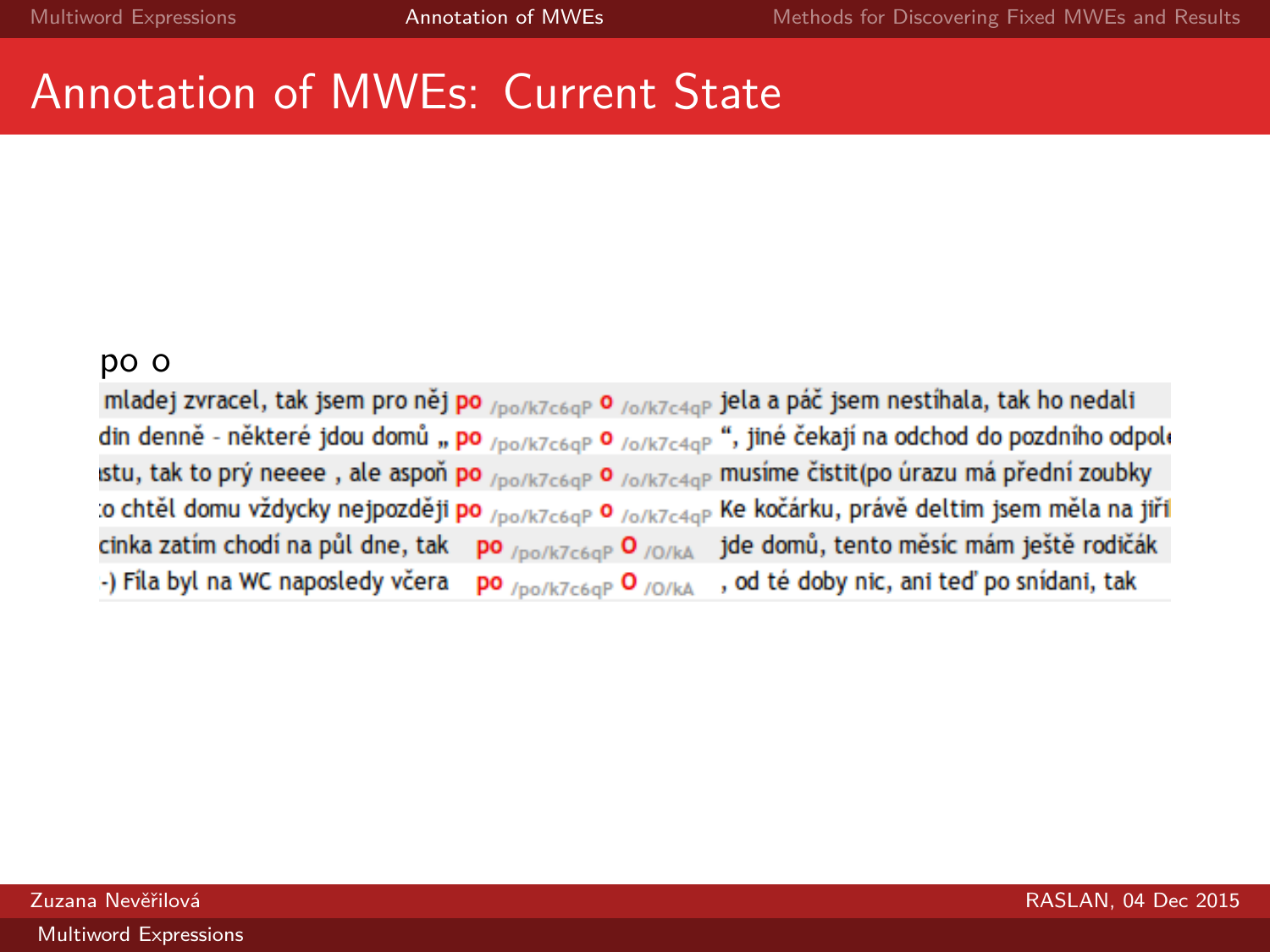# Method for Discovering Fixed MWEs

observation: many people are unsure how to write frozen MWEs

a priori, apriori, a-priori hot dog, hotdog, hot-dog

<span id="page-13-0"></span>all variants found in web corpora

. . .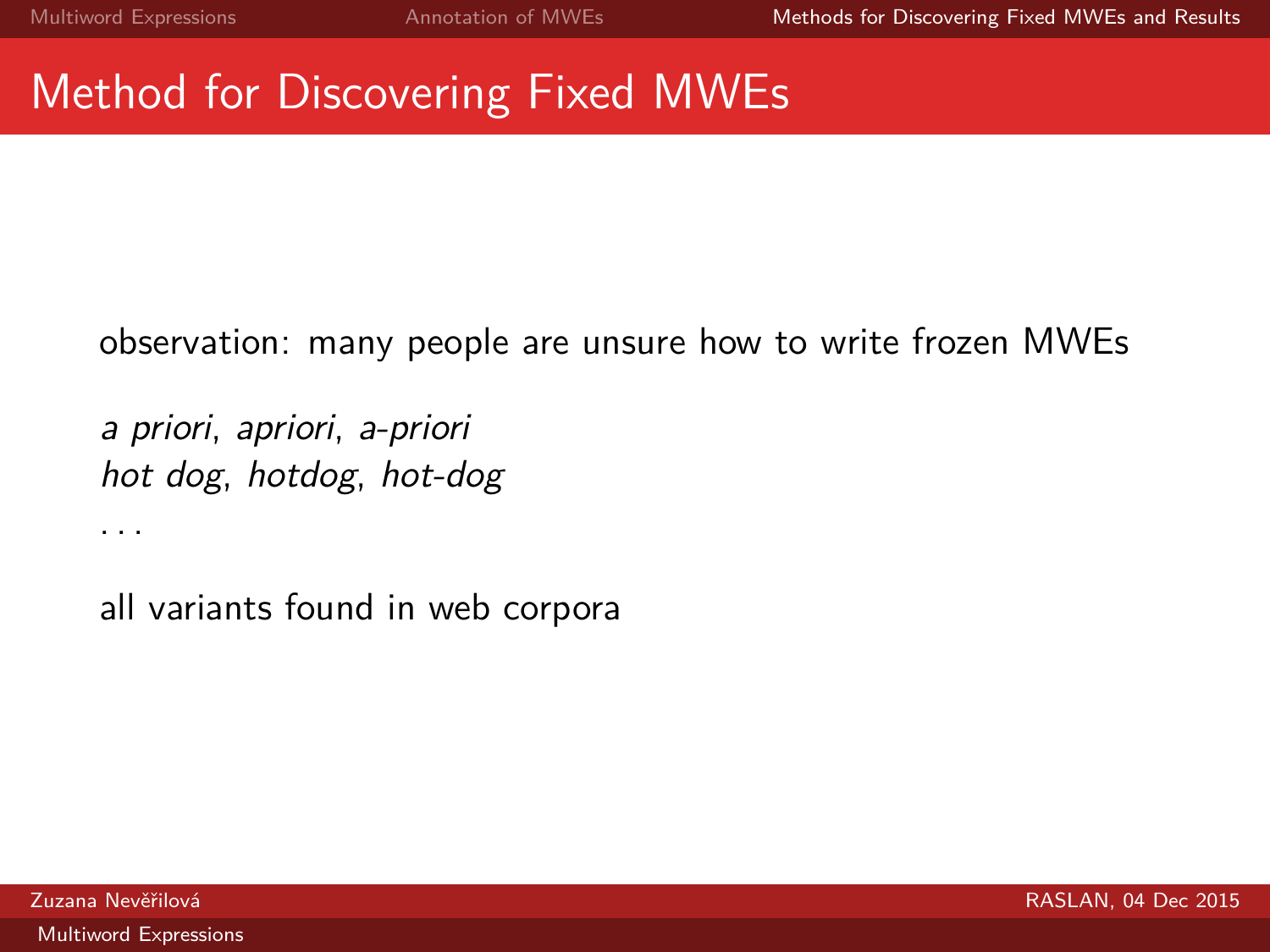

### 26,700 MWE candidates, 5,500 contain a one-letter word

[Multiword Expressions](#page-0-0)

zuzana Nevěřilová kontrol kontrol kontrol kontrol kontrol kontrol kontrol kontrol kontrol kontrol kontrol kontrol kontrol kontrol kontrol kontrol kontrol kontrol kontrol kontrol kontrol kontrol kontrol kontrol kontrol kont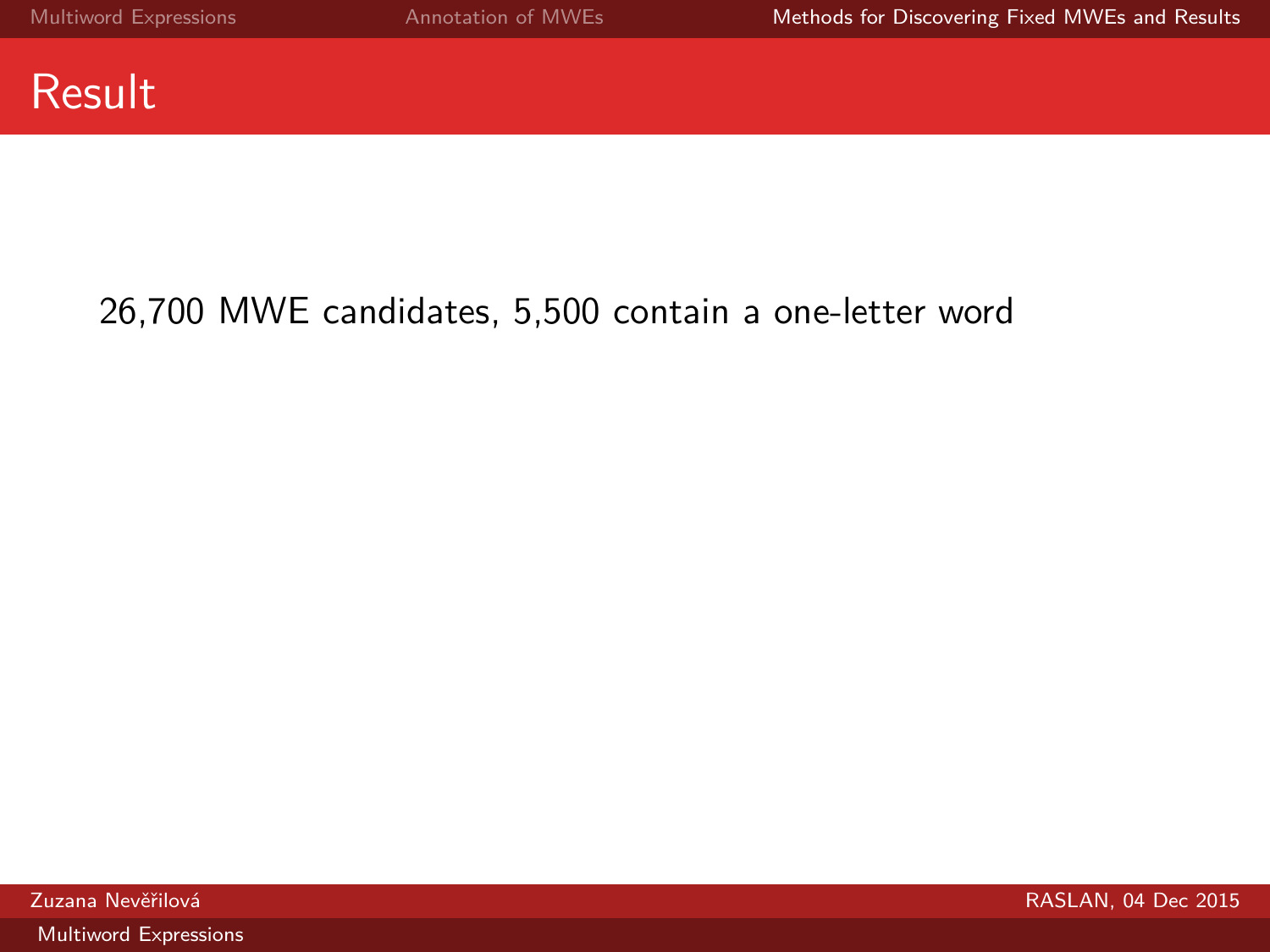

### 26,700 MWE candidates, 5,500 contain a one-letter word

### not all of them really are MWEs with problematic annotation:

český jazyk, ne ne, A B C D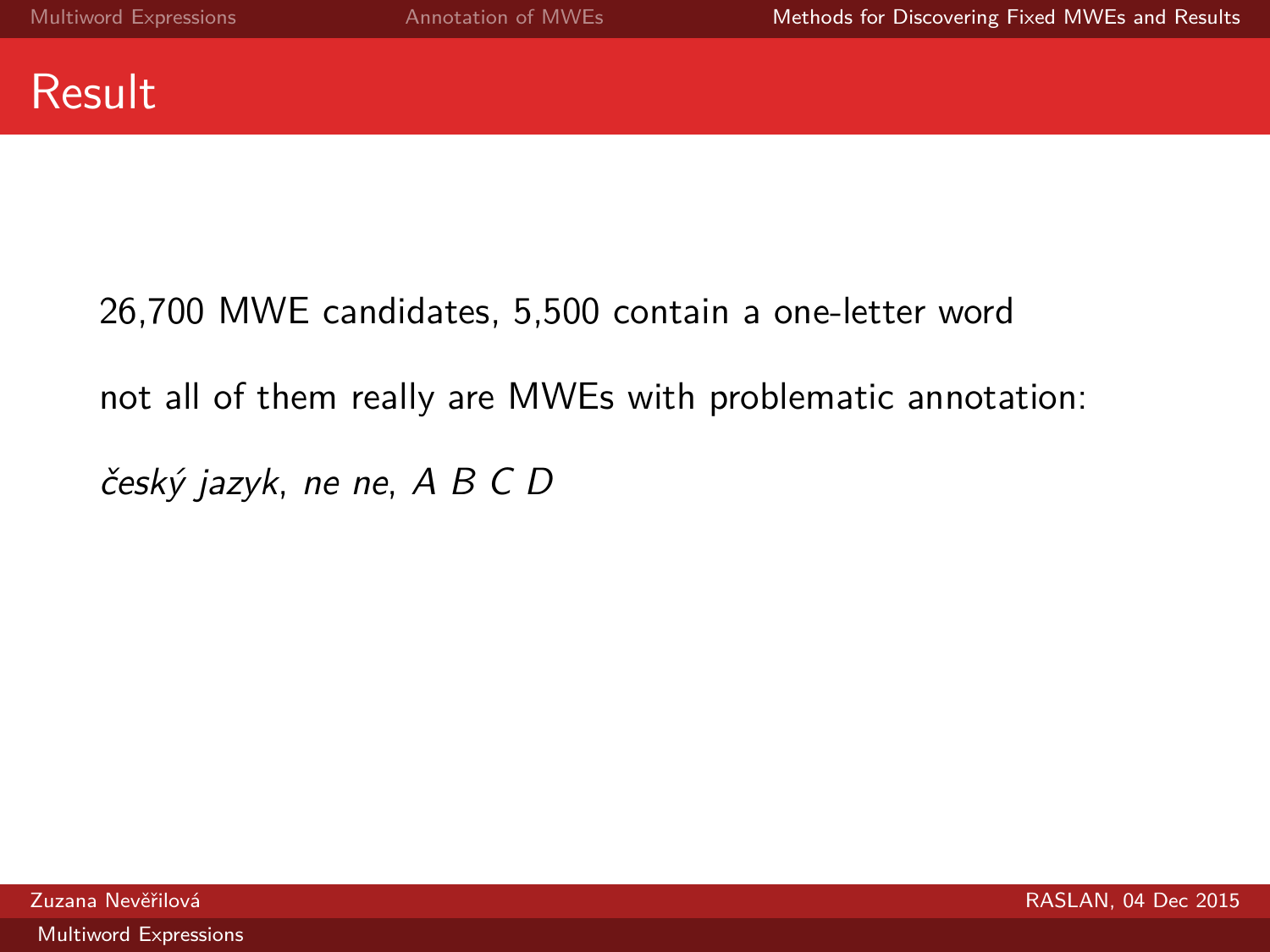

26,700 MWE candidates, 5,500 contain a one-letter word not all of them really are MWEs with problematic annotation:

český jazyk, ne ne, A B C D

not all of them are MWEs in every context

pro aktivní, po o, to do, dál nic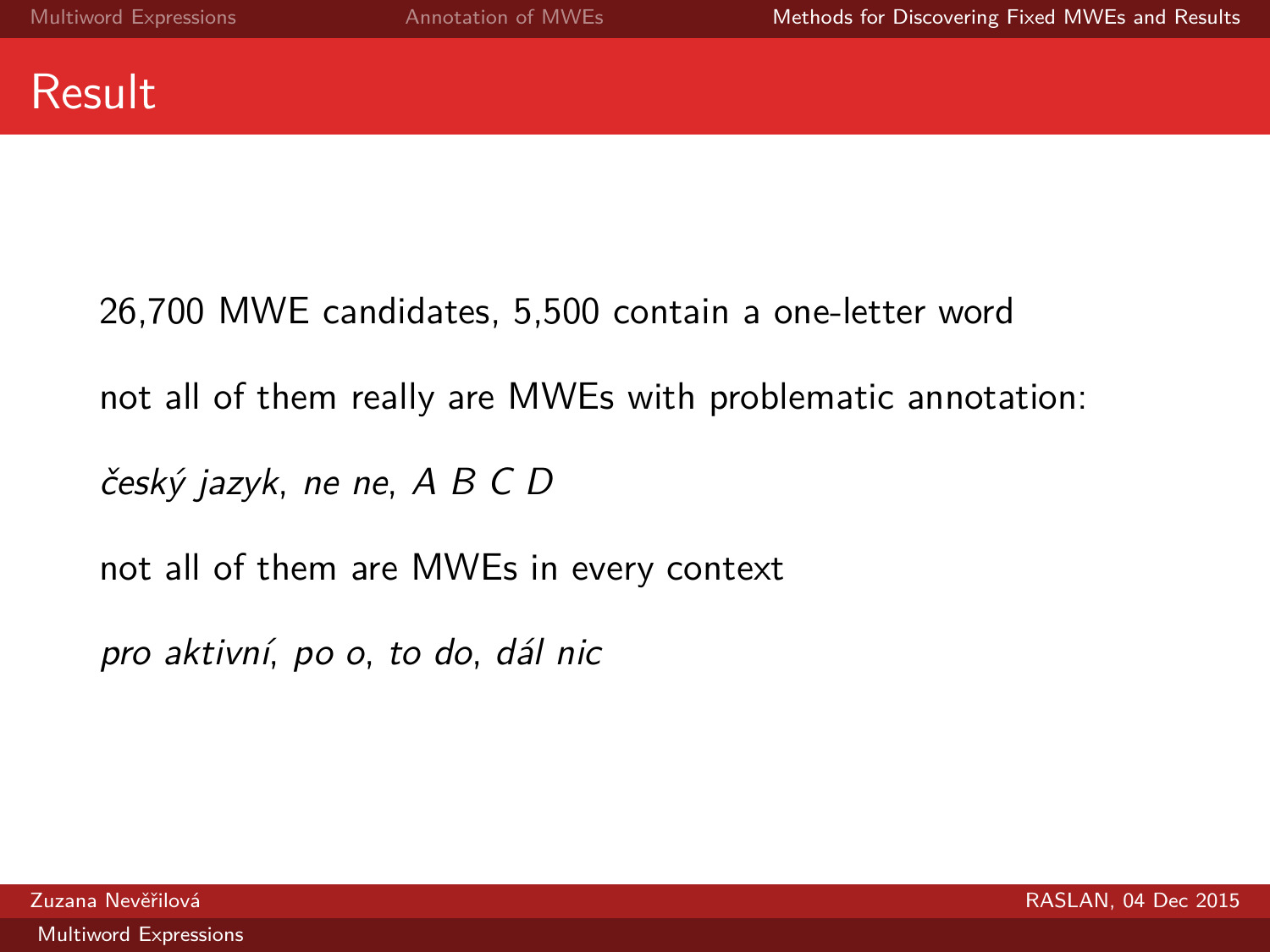### Conclusion and Future Work

- $\blacksquare$  the method is simple
- $\blacksquare$  the method needs messy (web corpus) data
- $\blacksquare$  the method seems to be relatively language independent
- **how to discover incorrect annotation**
- $\blacksquare$  how to discover the right concepts
- what are the correct tags